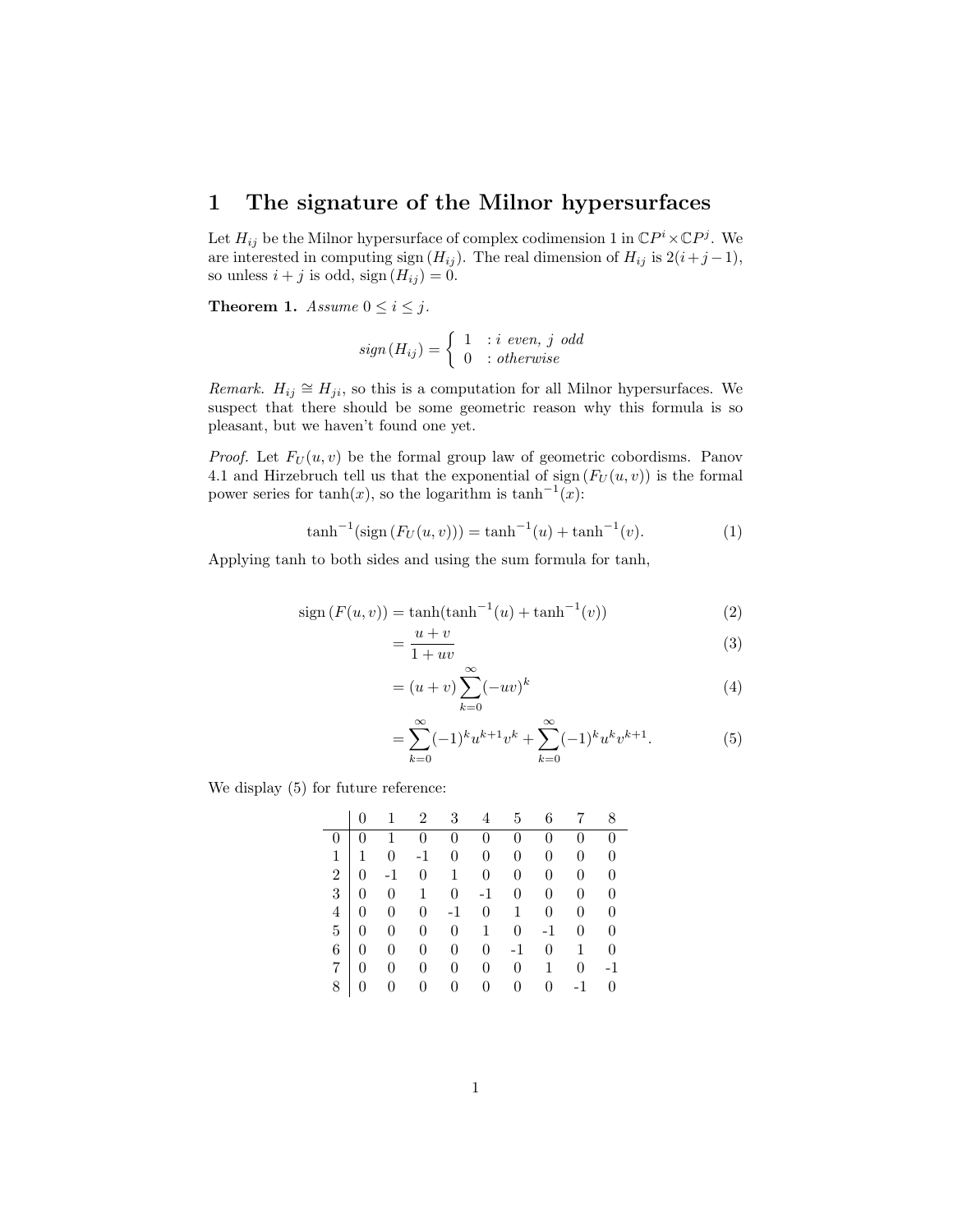Now we use Buchstaber's geometric description of  $F_U(u, v)$  (Panov 3.2),

$$
F_U(u,v) = \frac{\sum_{i,j\geq 0} [H_{ij}]u^iv^j}{\left(\sum_{r\geq 0} [\mathbb{C}P^r]u^r\right)\left(\sum_{s\geq 0} [\mathbb{C}P^s]v^s\right)}
$$
(6)

Applying the signature operator to this equation, and using sign  $(\mathbb{C}P^{2r-1})=0$ and sign  $(\mathbb{C}P^{2r})=1$ ,

$$
\operatorname{sign}\left(F_U(u,v)\right) = \frac{\sum_{i,j\geq 0} \operatorname{sign}\left(H_{ij}\right) u^i v^j}{\left(\sum_{r\geq 0} u^{2r}\right) \left(\sum_{s\geq 0} v^{2s}\right)}\tag{7}
$$

$$
=\frac{\sum_{i,j\geq 0} \operatorname{sign}\left(H_{ij}\right) u^i v^j}{\left(\frac{1}{1-u^2}\right)\left(\frac{1}{1-v^2}\right)}
$$
\n
$$
(8)
$$

$$
= (1 - u2)(1 - v2) \sum_{i,j \ge 0} sign(H_{ij}) ui vj
$$
 (9)

$$
= \sum_{i,j\geq 0} (\text{sign}(H_{ij}) - \text{sign}(H_{(i-2)j}) - \text{sign}(H_{i(j-2)}) + \text{sign}(H_{(i-2)(j-2)}))u^iv^j
$$
\n(10)

Here we interpret sign  $(H_{ij}) = 0$  if i or j is negative. Setting (5) and (10) equal,

$$
sign(H_{ij}) = sign(H_{(i-2)j}) + sign(H_{i(j-2)}) - sign(H_{(i-2)(j-2)}) + \gamma_{ij}
$$
 (11)

where  $\gamma_{ij}$  is the value in the table for (5).

(11) gives us a recursive formula for sign  $(H_{ij})$ , so now we have to find a closed form.

Using that sign  $(H_{ij}) = 0$  if i or j is negative, together with  $\gamma_{01} = 1$ , we fill in the first row recursively and use symmetry to fill in the first column:

|                                                                                                         | $\mathbf{1}$ | $\overline{2}$ | 3            | $\overline{4}$ | 5            | 6              | 7 | 8        |
|---------------------------------------------------------------------------------------------------------|--------------|----------------|--------------|----------------|--------------|----------------|---|----------|
| 0                                                                                                       | $\mathbf{1}$ | $\overline{0}$ | $\mathbf{1}$ | $\overline{0}$ | $\mathbf{1}$ | $\overline{0}$ | 1 | $\Omega$ |
|                                                                                                         |              |                |              |                |              |                |   |          |
|                                                                                                         |              |                |              |                |              |                |   |          |
|                                                                                                         |              |                |              |                |              |                |   |          |
| $\begin{array}{c cc} 1 & 1 & 0 \ 2 & 0 & 1 \ 3 & 4 & 0 \ 5 & 6 & 1 \ 6 & 7 & 1 \ 8 & 0 & 1 \end{array}$ |              |                |              |                |              |                |   |          |
|                                                                                                         |              |                |              |                |              |                |   |          |
|                                                                                                         |              |                |              |                |              |                |   |          |
|                                                                                                         |              |                |              |                |              |                |   |          |
|                                                                                                         |              |                |              |                |              |                |   |          |

Along the second row, sign  $(H_{11}) = 0$ , sign  $(H_{21}) = 1 + 0 - 0 + (-1) = 0$ , and then the vanishing of the (-1)st row lets us conclude that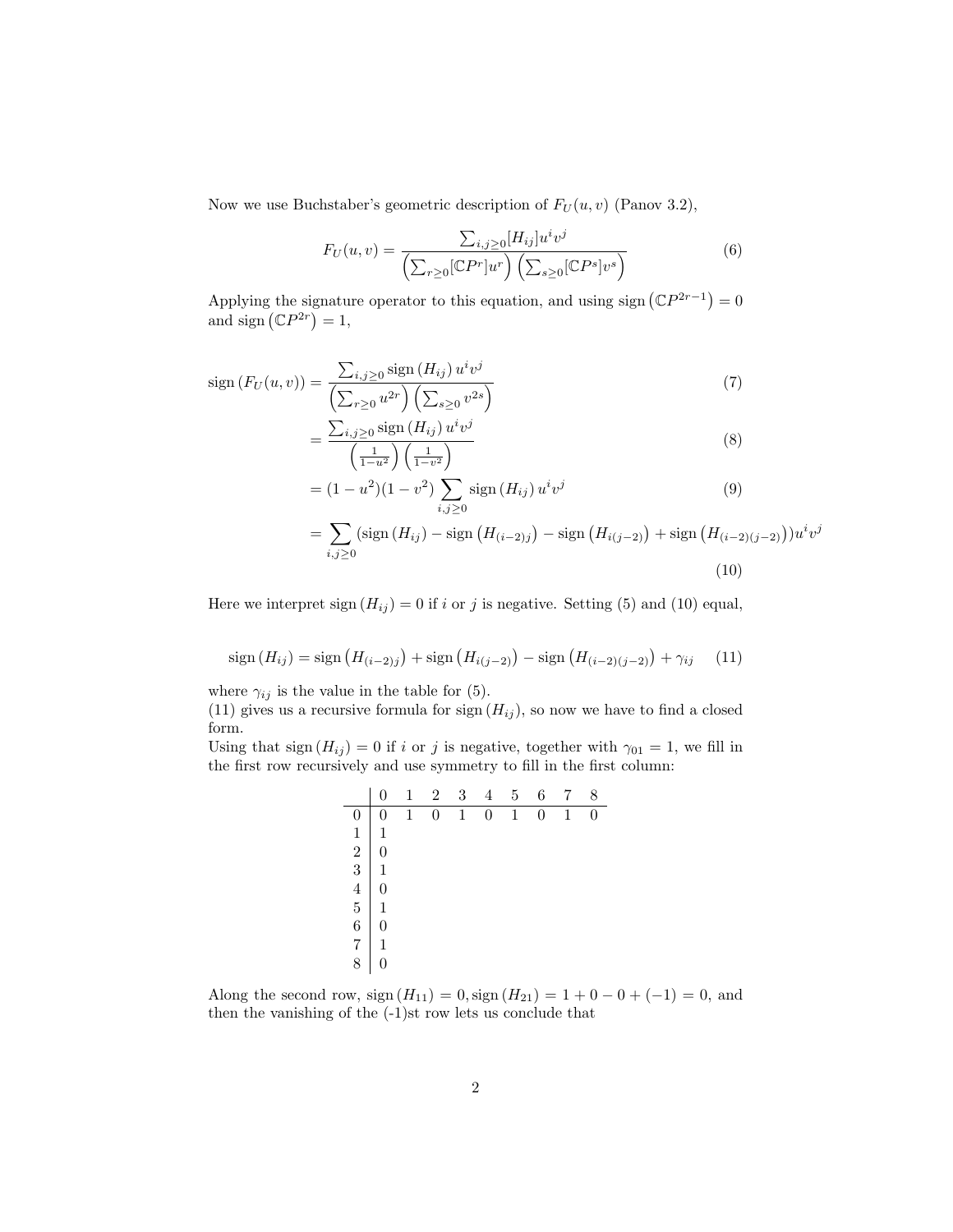|                                                          | $\overline{0}$                                           | $1_{-}$          |                | $2 \quad 3$    | 4                                                        | $5\overline{)}$  | 6 <sup>1</sup> | $7\phantom{.0}$ | 8              |
|----------------------------------------------------------|----------------------------------------------------------|------------------|----------------|----------------|----------------------------------------------------------|------------------|----------------|-----------------|----------------|
| 0                                                        | $\overline{0}$                                           |                  |                |                | $\begin{array}{ccccccccc} 1 & 0 & 1 & 0 & 1 \end{array}$ |                  | $\overline{0}$ | $\overline{1}$  | $\overline{0}$ |
| $\mathbf{1}$                                             | $\mathbf{1}$                                             | $\overline{0}$   | $\overline{0}$ | $\overline{0}$ | $\overline{0}$                                           | $\boldsymbol{0}$ | $\overline{0}$ | $\overline{0}$  | $\overline{0}$ |
| $\begin{array}{c c} 1 & 1 \\ 2 & 0 \\ 3 & 1 \end{array}$ |                                                          | $\boldsymbol{0}$ |                |                |                                                          |                  |                |                 |                |
|                                                          |                                                          | $\overline{0}$   |                |                |                                                          |                  |                |                 |                |
|                                                          | $\begin{array}{c cc} 4 & 0 & 0 \\ 5 & 1 & 0 \end{array}$ |                  |                |                |                                                          |                  |                |                 |                |
|                                                          |                                                          |                  |                |                |                                                          |                  |                |                 |                |
| $6 \mid 0$                                               |                                                          | $\boldsymbol{0}$ |                |                |                                                          |                  |                |                 |                |
| 7 1                                                      |                                                          | $\overline{0}$   |                |                |                                                          |                  |                |                 |                |
| 8                                                        |                                                          | $\overline{0}$   |                |                |                                                          |                  |                |                 |                |

sign  $(H_{22}) = 0$ , sign  $(H_{32}) = 0 + 1 - 1 + 1 = 1$ , after which we compute either  $0 + 0 - 0 = 0$  or  $1 + 1 - 1 = 1$ :

|                 |                |                | $1 \t2 \t3 \t4 \t5$                                                                                                                                                                                                                                                                                                           |                 | 6 <sup>1</sup> | 7 8                                                                                                                         |                |
|-----------------|----------------|----------------|-------------------------------------------------------------------------------------------------------------------------------------------------------------------------------------------------------------------------------------------------------------------------------------------------------------------------------|-----------------|----------------|-----------------------------------------------------------------------------------------------------------------------------|----------------|
|                 |                |                |                                                                                                                                                                                                                                                                                                                               |                 |                | $\begin{array}{cccccccccccc} 0 & 0 & 1 & 0 & 1 & 0 & 1 & 0 & 1 & 0 \\ 1 & 1 & 0 & 0 & 0 & 0 & 0 & 0 & 0 & 0 \\ \end{array}$ |                |
|                 |                |                |                                                                                                                                                                                                                                                                                                                               | $\vert 0 \vert$ |                |                                                                                                                             |                |
| $\frac{1}{2}$ 0 |                |                |                                                                                                                                                                                                                                                                                                                               | $\mathbf{1}$    | $\overline{0}$ | $\mathbf{1}$                                                                                                                | $\overline{0}$ |
|                 |                |                |                                                                                                                                                                                                                                                                                                                               |                 |                |                                                                                                                             |                |
|                 |                |                |                                                                                                                                                                                                                                                                                                                               |                 |                |                                                                                                                             |                |
|                 |                |                |                                                                                                                                                                                                                                                                                                                               |                 |                |                                                                                                                             |                |
|                 |                |                |                                                                                                                                                                                                                                                                                                                               |                 |                |                                                                                                                             |                |
|                 |                |                | $\begin{array}{c cccc} 1 & 1 & 0 & 0 & 0 & 0 \\ 2 & 0 & 0 & 0 & 1 & 0 \\ 3 & 1 & 0 & 1 & 0 \\ 4 & 0 & 0 & 0 & 0 \\ 5 & 1 & 0 & 1 & 0 \\ 6 & 0 & 0 & 0 & 0 \\ 7 & 1 & 0 & 1 & 0 \\ 1 & 0 & 1 & 0 & 0 \\ 1 & 0 & 0 & 0 & 0 \\ 1 & 0 & 0 & 0 & 0 \\ 1 & 0 & 0 & 0 & 0 \\ 1 & 0 & 0 & 0 & 0 \\ 1 & 0 & 0 & 0 & 0 \\ 1 & 0 & 0 & $ |                 |                |                                                                                                                             |                |
| 8               | $\overline{0}$ | $\overline{0}$ |                                                                                                                                                                                                                                                                                                                               |                 |                |                                                                                                                             |                |

From here we note that since all values along the (-1)st row and column vanish,  $sign(H_{ij}) = sign(H_{(i-2)(j-2)})$  along the first three rows and columns. Since  $\gamma_{ij} = \gamma_{(i-2)(j-2)}$  as well, our recursive formula lets us conclude that sign  $(H_{ij}) =$ sign  $(H_{(i-2)(j-2)})$  for  $i, j \geq 2$ :

|                |                | $0 \quad 1 \quad 2 \quad 3 \quad 4 \quad 5 \quad 6 \quad 7 \quad 8$        |  |                                        |                |                |          |
|----------------|----------------|----------------------------------------------------------------------------|--|----------------------------------------|----------------|----------------|----------|
|                |                | $0 \t 1 \t 0 \t 1 \t 0 \t 1 \t 0 \t 1 \t 0$                                |  |                                        |                |                |          |
| 1              |                | $1 \t 0 \t 0 \t 0 \t 0 \t 0 \t 0 \t 0$                                     |  |                                        |                |                |          |
|                |                | 2   0 0 0 1 0 1 0 1 0                                                      |  |                                        |                |                |          |
|                |                | $\frac{1}{3}$   1 0 1 0 0 0                                                |  |                                        | $\overline{0}$ | $0 \quad 0$    |          |
| $\overline{4}$ |                | $\begin{array}{ccccccccc}\n0 & 0 & 0 & 0 & 0 & 1 & 0 & 1 & 0\n\end{array}$ |  |                                        |                |                |          |
|                |                | $5 \begin{array}{ccccccc} 1 & 0 & 1 & 0 & 1 & 0 & 0 & 0 & 0 \end{array}$   |  |                                        |                |                |          |
|                | $6 \mid 0$     |                                                                            |  | $0 \t 0 \t 0 \t 0 \t 0 \t 0 \t 1 \t 0$ |                |                |          |
|                |                | $7 \mid 1 \quad 0 \quad 1 \quad 0 \quad 1 \quad 0 \quad 1$                 |  |                                        |                | $\overline{0}$ | $\theta$ |
| 8              | $\overline{0}$ |                                                                            |  | $0 \quad 0 \quad 0 \quad 0$            | $0 \quad 0$    | $0 \quad 0$    |          |

Using that  $sign(H_{ij}) = sign(H_{(i-2)(j-2)})$ , along with the values for the first two rows, gives the form stated in the theorem.

 $\Box$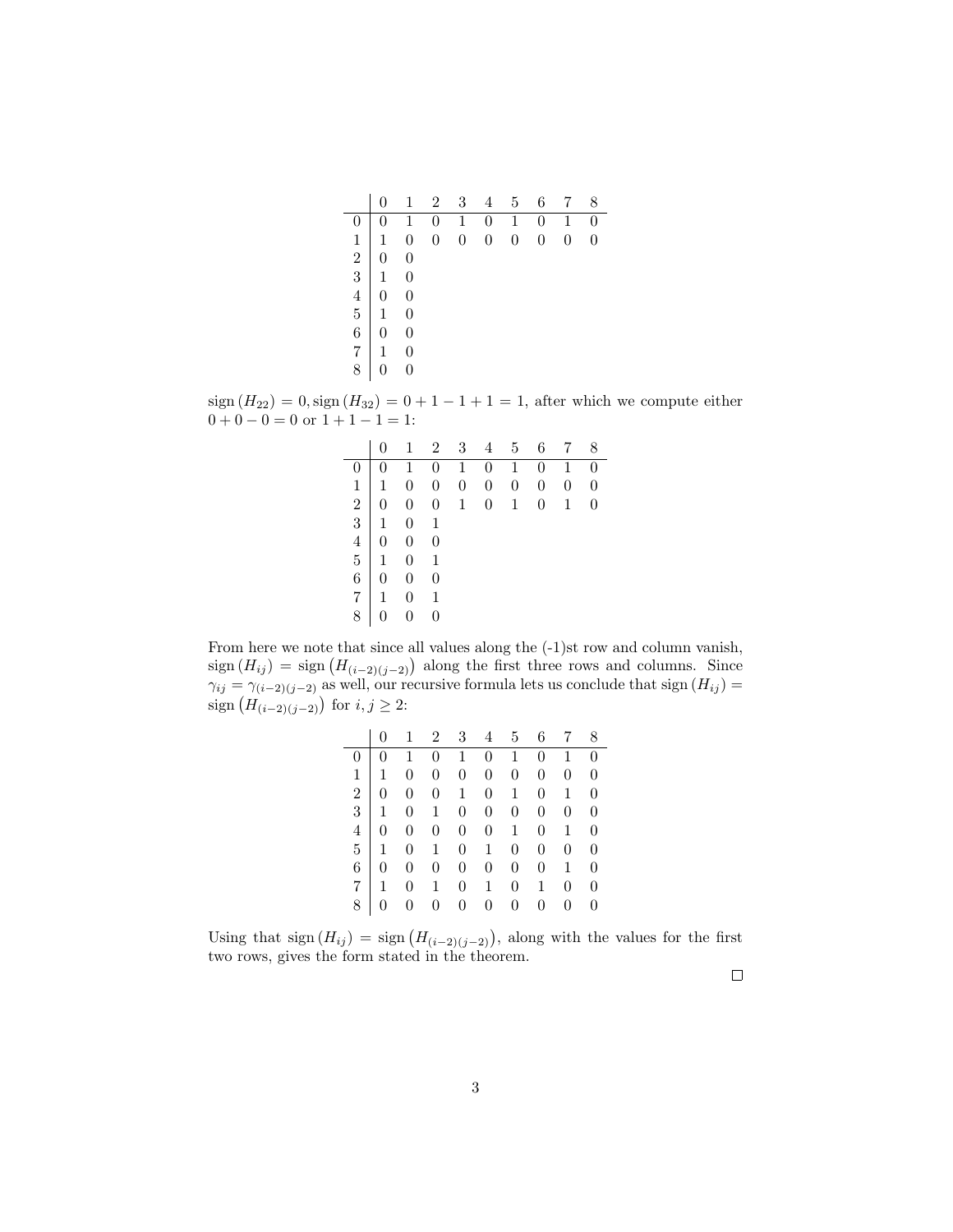Let's verify this for small  $i, j$  using the Hirzebruch signature formula. When  $j = 0, H_{i0} \cong \mathbb{C}P^{i-1}$ , so our formula is correct along the 0th row and column. The first interesting cases are sign  $(H_{21}) = 0$ , sign  $(H_{32}) = 1$ .

Following Stong, we note that since the fundamental class for  $H_{ij} \hookrightarrow \mathbb{C}P^i \times \mathbb{C}P^j$ is Poincaré dual to the cohomology class  $x + y$ , and setting  $\overline{x} = i^*(x), \overline{y} = i^*(y)$ , the total Chern class of  $H_{ij}$  is given by

$$
c(H_{ij}) = \frac{i^*(c(\mathbf{C}P^i \times \mathbf{C}P^j))}{1 + \overline{x} + \overline{y}} = \frac{(1 + \overline{x})^{i+1}(1 + \overline{y})^{j+1}}{1 + \overline{x} + \overline{y}}
$$

and therefore the total Pontryagin class is

$$
p(H_{ij}) = \frac{(1+\overline{x}^2)^{i+1}(1+\overline{y}^2)^{j+1}}{1+(\overline{x}+\overline{y})^2}.
$$

Hirzebruch tells us that

sign 
$$
(H_{ij}) = \langle L(p(H_{ij})), [H_{ij}] \rangle
$$
  
\n
$$
= \left\langle \left( \frac{\overline{x}}{\tanh \overline{x}} \right)^{i+1} \left( \frac{\overline{y}}{\tanh \overline{y}} \right)^{j+1} \frac{\tanh (\overline{x} + \overline{y})}{\overline{x} + \overline{y}}, [H_{ij}] \right\rangle
$$
\n
$$
= \left\langle i^* \left( \left( \frac{x}{\tanh x} \right)^{i+1} \left( \frac{y}{\tanh y} \right)^{j+1} \frac{\tanh (x + y)}{x + y} \right), [H_{ij}] \right\rangle
$$
\n
$$
= \left\langle \left( \frac{x}{\tanh x} \right)^{i+1} \left( \frac{y}{\tanh y} \right)^{j+1} \frac{\tanh (x + y)}{x + y} (x + y), [CP^i \times CP^j] \right\rangle,
$$

where the last equality is the naturality of Poincaré duality. But this is the coefficient of  $x^i y^j$  in  $\left(\frac{x}{\tanh x}\right)^{i+1} \left(\frac{y}{\tanh y}\right)^{j+1} \tanh(x+y)$ . Now we use the power series expansions

$$
\tanh x = x - \frac{x^3}{3} + \frac{2x^5}{15} + \dots \tag{12}
$$

$$
\frac{x}{\tanh x} = 1 + \frac{x^2}{3} + \dots
$$
 (13)

When  $i = 1, j = 2$ , we want the coefficient of  $xy^2$  in

$$
\left(\frac{x}{\tanh x}\right)^2 \left(\frac{y}{\tanh y}\right)^3 \tanh (x+y) = (1)^2 (1+\frac{y^2}{3})^3 ((x+y)-\frac{(x+y)^3}{3})
$$

$$
= (1+y^2)(x+y-xy^2)
$$

whose  $xy^2$  coefficient is  $-1+1=0$ , so we recover sign  $(H_{12})=0$ .